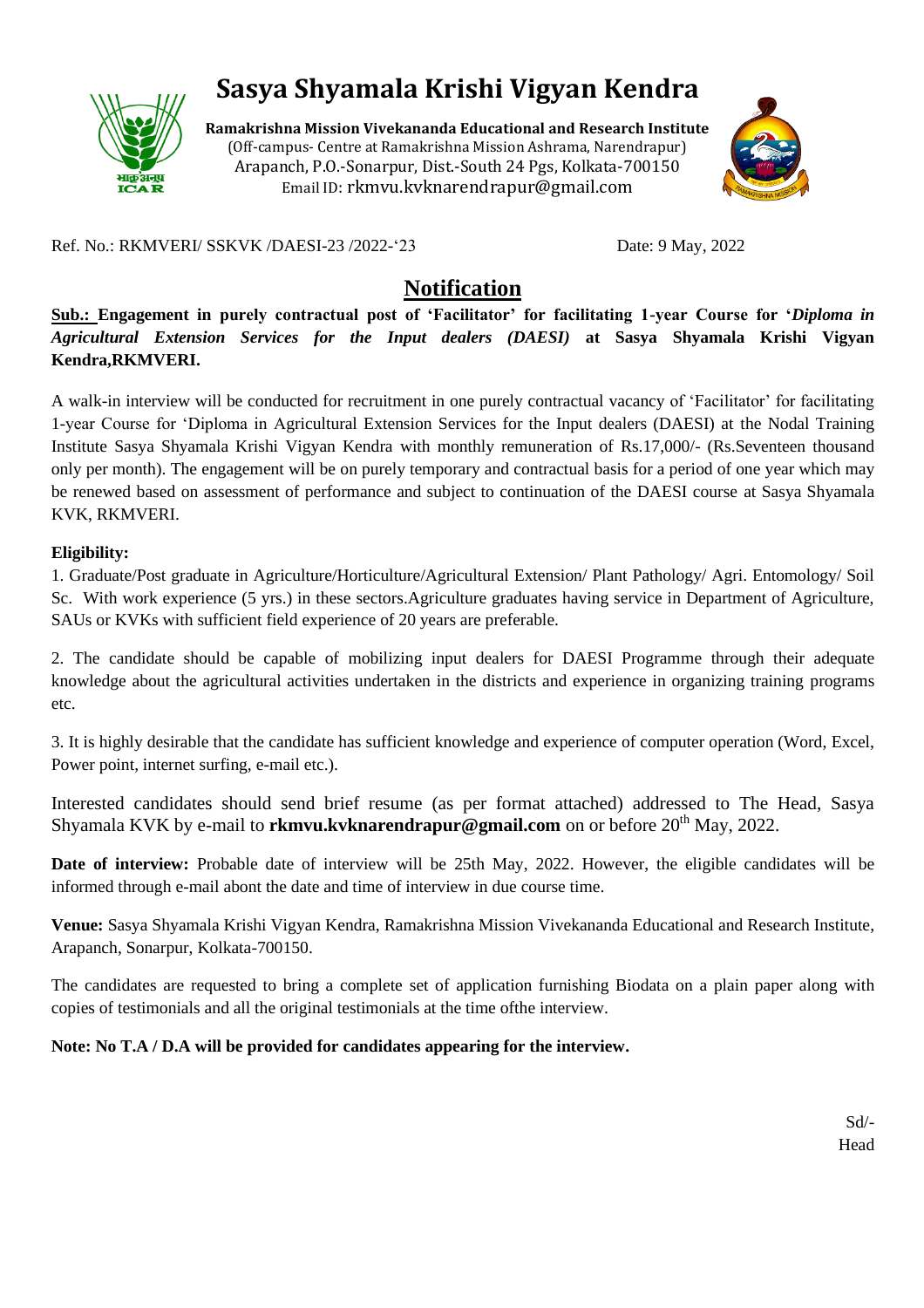### **APPLICATION FORMAT FOR FACILITATOR FOR 1-YR. DAESI COURSE**

| Tο                                                                 |
|--------------------------------------------------------------------|
| Head                                                               |
| Sasya Shyamala Krishi Vigyan Kendra                                |
| Ramakrishna Mission Vivekananda Educational and Research Institute |
| Arapanch, Sonarpur, Kolkata-700150.                                |

Fix passport size colour photograph.

Sign across the photo

| 2) Name of the NTI applied for:              |
|----------------------------------------------|
|                                              |
|                                              |
| 5) Age on 01 January, 2021: Years MonthsDays |
|                                              |
|                                              |
|                                              |
|                                              |
|                                              |
|                                              |
|                                              |

#### 7) Educational Qualification: (from Graduation onward)

| <b>Examination Passed</b> | Year of<br><b>Passing</b> | Name of the Board/<br><b>University</b> | <b>Subjects</b> | % of<br>Marks |
|---------------------------|---------------------------|-----------------------------------------|-----------------|---------------|
|                           |                           |                                         |                 |               |
|                           |                           |                                         |                 |               |
|                           |                           |                                         |                 |               |
|                           |                           |                                         |                 |               |

• Please attach attested copies of relevant mark sheet/ certificate